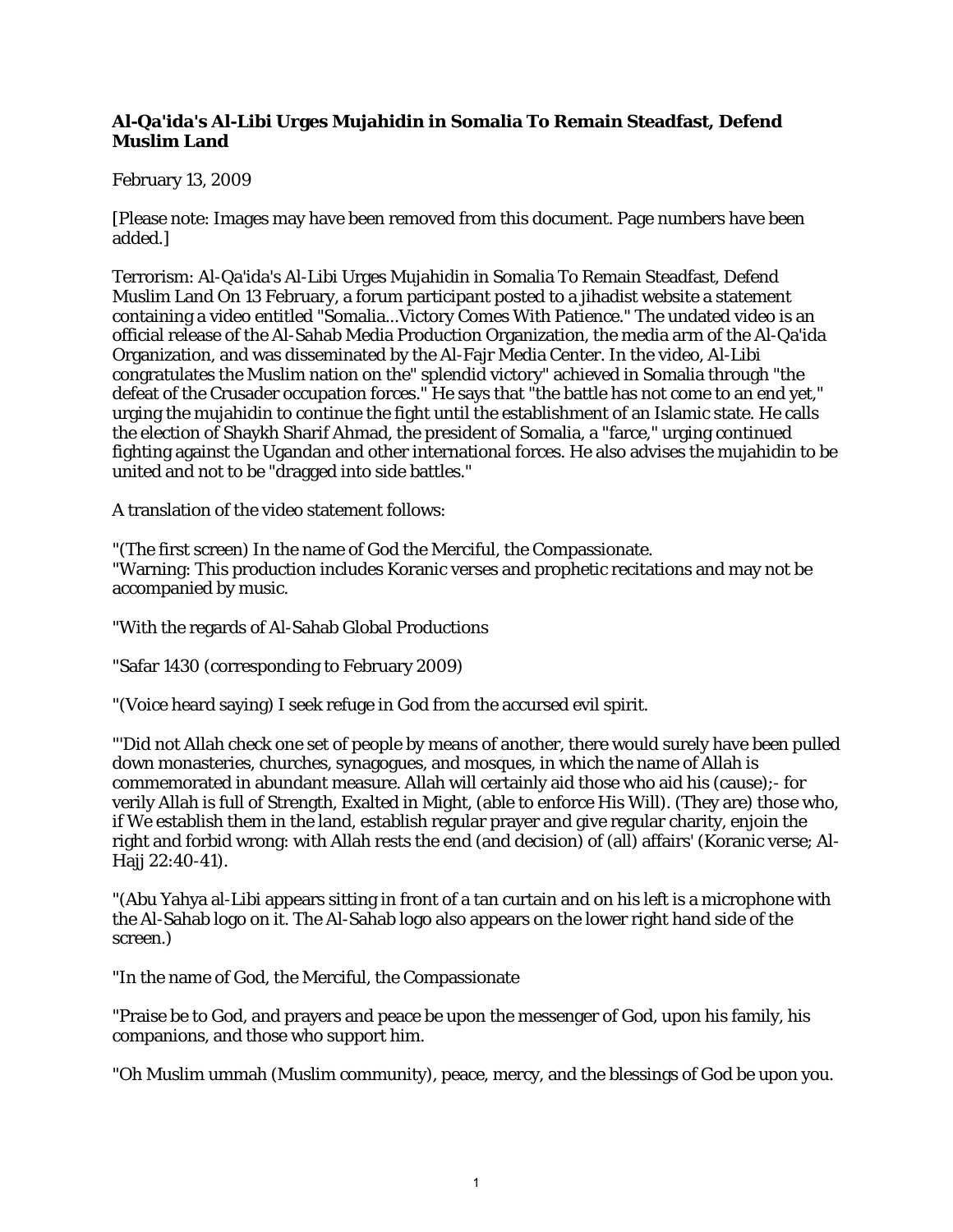"First, we congratulate our Islamic ummah and the Muslim people of Somalia, its brave, well born tribes, and the courageous heroes of jihad for the splendid victory achieved by the grace and help of God on the beloved land of Somalia. (This is for the) defeat of the of the Crusader occupation forces as they retreat beaten, humiliated, and degraded, swallowing the torment of defeat. This is possible through the successes of the One and the Conqueror.

"This defeat took place after two years of continuous jihad, labor, patience, endurance, and steadfastness and examples of heroism and sacrifices without weariness or laziness. This took place until God's victory came, conquest approached, and glad tidings of enabling started to show.

"But, our dear ummah, this victory was not achieved and the Crusader forces, which brought their forces upon the land and the worshipers, did not leave as a result of shuttling between international forums or by begging international organizations, nor did it come as a result of shuttling between Arab and western capitals or by begging their Security Council and United Nations.

"Rather they (Crusader forces) left after the success and help from God, the Exalted, through the jihad of men who were patient during the war and serious about the encounter of the enemy. They are true knights during battle and saints during the night. With the determination of heroes, they overcame obstacles, plunged into adversity, endured the sacrifices of battle, and paid for the price of this victory with their limbs, blood, sweat, and money, accompanied with suffering. They became familiar with all kinds of suffering, anguish, and trouble. 'Those who work hard are most deserving of glory' (poem). The conditions -- and we are people who have no intercession - say: 'From all people we either lead or die, we sacrifice ourselves for loftiness', and 'the person proposing to a beautiful woman should not deny her expensive dowry' (poem).

"They were able to defeat the evil of the non-believers. God is truthful when He said: 'Fight them, and Allah will punish them by your hands, cover them with shame, help you to victory over them, heal the breasts of Believers, And still the indignation of their hearts. For Allah will turn in mercy to whom He will; and Allah is All-Knowing, All-Wise' (Koranic verses; Al-Tawbah 9: 14, 15).

"It was impossible for those men to flee the heat of the battle while seeing the forces of the Abyssinians (Ethiopians) raiding their homeland, raping their women, tyrannizing their elderly people, massacring their youth, and boasting on their land. How? When they read the words of Almighty God: 'ye who believe! When ye meet the Unbelievers in hostile array, never turn your backs to them. If any do turn his back to them on such a day - unless it be in a stratagem of war, or to retreat to a troop of his own- he draws on himself the wrath of Allah, and his abode is Hell,- an evil refuge indeed!' (Koranic verses; Al-Anfal 8:15, 16)They were victorious and religion honors those who support it; they delivered while support for religion was almost lacking. They went ahead facing death in the fierce battle, and they brought light after darkness; those are my people, 'sufficient unto us is God.' I praise them as God's verses are recited and written.

"We congratulate our brothers in Somalia for this victory, after the epic-like battles of this day and age. They should know that the battle has not come to an end yet, and there is a lot still ahead of them. We would be exaggerating if we said that the next phase is the most perilous, difficult, and most critical phase of jihad in that land, which has always been unconquerable to the tyrants. The enemies of God will not stop; they will not cease their interference and uproar in different forms and through multiple channels. In clarifying their stance to us, God Almighty said: 'Nor will they cease fighting you until they turn you back from your faith if they can'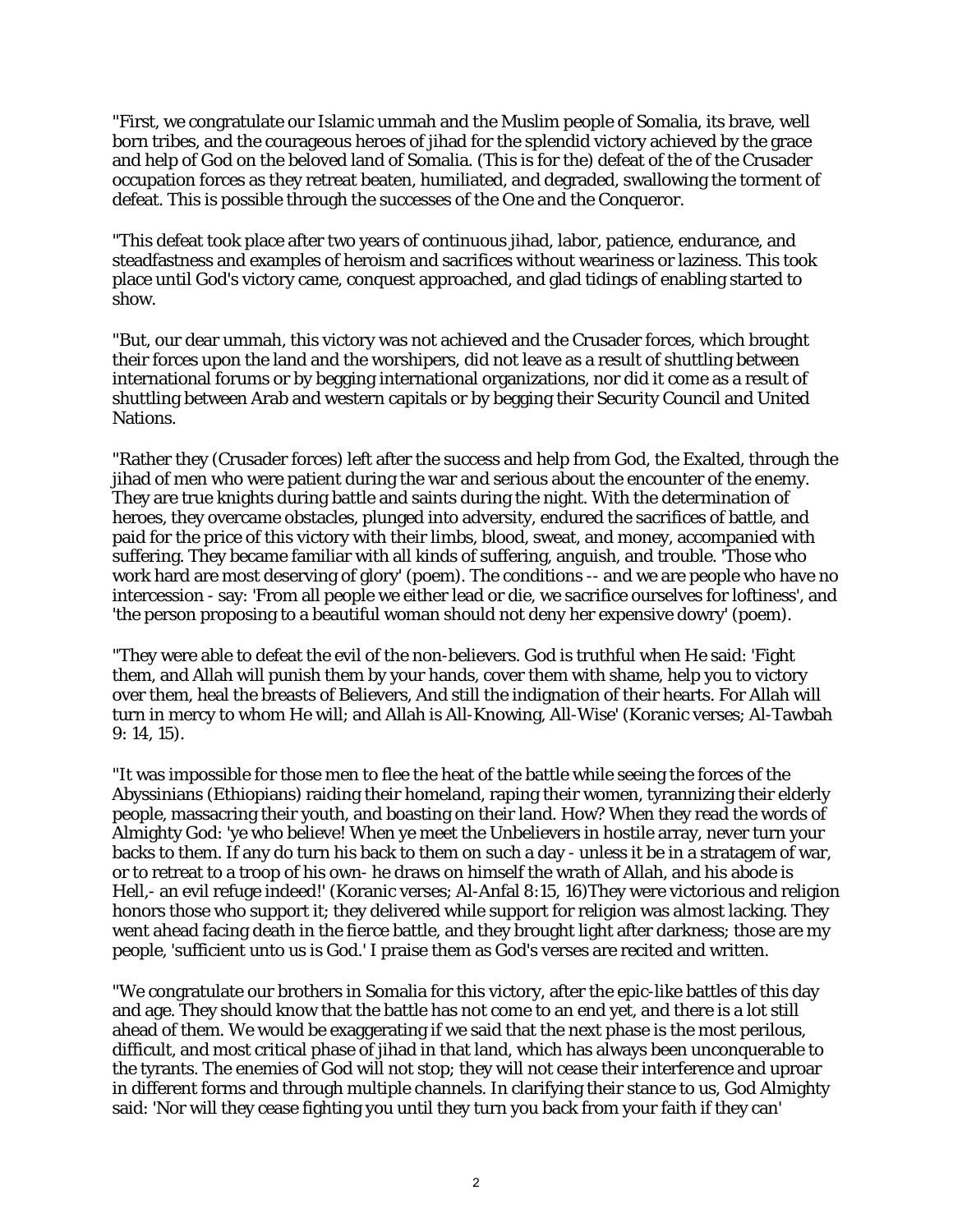(Koranic verse; Al-Baqarah 2:217), and God Almighty said: 'Never will the Jews or the Christians be satisfied with thee unless thou follow their form of religion' (Koranic verse; Al-Baqarah 2: 120). God Almighty also said: 'Quite a number of the People of the Book wish they could Turn you people back to infidelity after ye have believed, from selfish envy, after the Truth hath become Manifest unto them' (Koranic verse; Al-Baqarah 2:109).

"Therefore, prepare to engage in a battle of conspiracies, the features of which appeared through the mockery of the presidential elections that took place lately in Djibouti. The first to welcome its results was America, the head of global non-belief. This suffices as evidence of its nature and its incentives. So what then of a presidency that is welcomed by -- and who's holders are praised by – the butchers of the past; the leaders of the Christian Ethiopia? Is this anything but a new version of the versions of the Karzais (Hamid Karzai, plural) of the modern times which started to be reproduced and distributed, that started to be shaped and divided among these countries or others? God Almighty said: 'Those who turn back as apostates after Guidance was clearly shown to them,- the Evil One has instigated them and busied them up with false hopes. This, because they said to those who hate what Allah has revealed, 'We will obey you in part of(this) matter'; but Allah knows their (inner) secrets' (Koranic verse; Muhammad47:26). And in the face of the new battle of conspiracies, we have inevitable stances and recommendations to our brothers the rightful mujahidin who have been brutally attacked by the forces of evil from every side, and against whom internal and external gangs conspired. 'Fain would they extinguish Allah's light with their mouths, but Allah will not allow but that His light should be perfected, even though the Unbelievers may detest (it)' (Koranic verse; Al-Tawbah 9:32).

"So first, dear brothers, you have to fear God, for this is the best sustenance and the best equipment. You have to have patience thereupon, the patience of those who are certain of (achieving) victory, those who are seizing their religion like holding a live coal and those who are certain of God's promise to his faithful worshippers. This is the greatest weapon with which you can confront your enemy's conspiracies, to answer his intrigues and to revoke his schemes. God Almighty said: 'If aught that is good befalls you, it grieves them; but if some misfortune overtakes you, they rejoice at it. But if ye are constant and do right, not the least harm will their cunning do to you; for Allah Compasseth round about all that they do' (Koranic verse Al-Imran; 3:120). God Almighty has taken it upon Himself, and He is the Strong, the Firm, the Subtle, the Kind and the All-Aware, to dispel their malice and crush their intrigues for 'Allah hathfull power and control over His affairs; but most among mankind know it not'(Koranic verse Yusuf; 12:21). God Almighty said: 'They plotted and planned, but We too planned, even while they perceived it not' (Koranic verse; Al-Naml27:50). And God the Great and the Almighty said: 'They plot and plan, and Allah too plans; but the best of planners is Allah' (Koranic verse; Al-Anfal 8:30).And God Almighty said: 'As for them, they are but plotting a scheme, And I am planning a scheme. Therefore grant a delay to the Unbelievers: Give respite to them gently (for awhile)' (Koranic verse At-Tariq; 86:17). And He, the Great and the Almighty, also said: 'And (the unbelievers) plotted and planned, and Allah too planned, and the best of planners is Allah' (Koranic verse; Al-Imran3:54).

"So be assured my dear brothers of God's promise and be convinced that He is with you, surrounding you, safeguarding you, taking care of you, and watching over you. All you have to do is fulfill the conditions and to resolve to be patient and pious in all affairs. God Almighty stated, 'Ye shall certainly be tried and tested in your possessions and in your personal selves; and ye shall certainly Hear much that will grieve you, from those who received the Book before you and from those who worship many gods. But if ye persevere patiently, and guard against evil,-then that will be a determining factor in all affairs' (Koranic Verse; Al-Imran;3:186).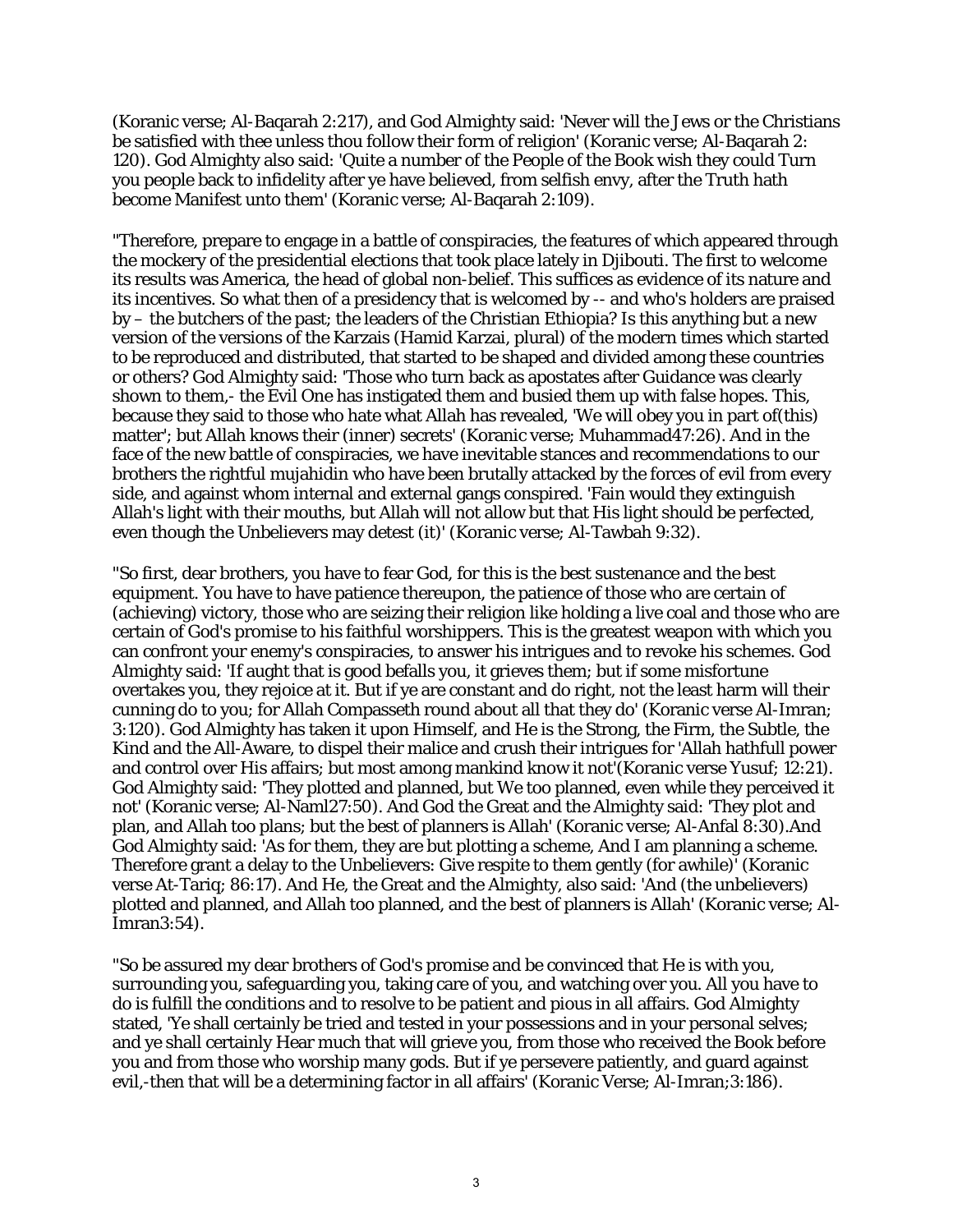"Second, when you raised the banner of jihad and plunged into the desolation of this violent war, you had a clear goal and a specific purpose that you fought for and sacrificed for the sake of achieving. This goal is to establish an Islamic state, which rules in accordance with the Shari'ah and obeys its rulings and which acquires its legitimacy from its genuine Islamic affiliation, not from the infidel international legitimacy and deceptive and false slogans. This State would not agree to partly worship God. If this goal is not achieved and realized, continue on with your jihad and carry on with your battle. In addition to that, strengthen your determination and bear down on your enemies. 'Pray for help from Allah, and (wait) in patience and constancy: for the earth is Allah's, to give as a heritage to such of His servants as He pleaseth; and the end is (best) for the righteous' (Koranic verse; Al-Araf; 7:128).

"Third, you must agree and be allies and be wary of disputes and disunity. Work as one tightknit rank as God Almighty wishes. 'Truly Allah loves those who fight in His Cause in battle array, as if they were a solid cemented structure' (Koranic verse; Al-Saff; 61:4). God, to whom might and majesty belongs, said 'And obey Allah and His Messenger. and fall into no disputes, lest ye lose heart and your power depart; and be patient and persevering: For Allah is with those who patiently persevere' (Koranic verse; Al-Anfal; 8:46). The prophet, peace and prayers be upon him, stated, 'God's hand is with the united people' (Hadith). There is nothing worse for jihad than disunity and disputes. 'Be not like those who are divided amongst themselves and fall into disputations after receiving Clear Signs: (For them is a dreadful penalty)' (Koranic verse; Al-Imran; 3:105). Take the advice of our predecessors when they said, 'Disputes are evil.' They also said 'what you hate while united is better for you than what you love when disbanded.' Know that the unity of your ranks, the unity of your stands, and the cohesion of your group is tougher on the enemies of Almighty God than dozens of operations carried out against them.

"From here, the enemies of God's religion spread lies and madness until unity is disbanded, ranks are scattered, voices are divided, and hearts are alienated. God Almighty stated, 'If they had come out with you, they would not have added to your (strength)but only (made for) disorder, hurrying to and fro in your midst and sowings edition among you, and there would have been some among you who would have listened to them. But Allah knoweth well those who do wrong' (Koranic verse; Al-Tawba; 9:47).

"Dear brothers, sympathize with each other, be merciful, love one another, humble yourselves and be rightly hard on infidels but kind to each other, and may God render you as He described: 'O ye who believe! if any from among you turn back from his Faith, soon will Allah produce a people whom He will love as they will love Him, lowly with the Believers, mighty against the Rejecters, fighting in the Way of Allah, and never afraid of the reproaches of such as find fault. That is the Grace of Allah, which He will bestow on whom He pleaseth. And Allah encompasseth all, and He knoweth all things' (Koranic verse; Al-Ma'idah 5:54).

"Dear mujahidin brothers in Somalia, the enemies of Islam wanted, through this conspiracy, to place you between two choices and they do not care which one you follow. The first one is to accept the establishment of a secular and deviated state, decorated and headed with the appointment of an agent and a traitor who replaced an even worse agent, so they can circulate this state within their orbit and control it as they please, forcing you to believe its legitimacy and adhering to the decisions of their organizations, while wasting your efforts, burying your sacrifices in its graveyards and looting the wealth of your country in contrast to what you fought for. The second choice is to return Somalia, after it survived its misfortune, back to the era of the tribal pagan fighting and to the life of looting, stealing, ravishing, raping, criminal gangs, and highway robbers. By God, these infidels will not accept anything but one of those two choices, therefore you must expose their conspiracy and fail their mockeries and schemes through your